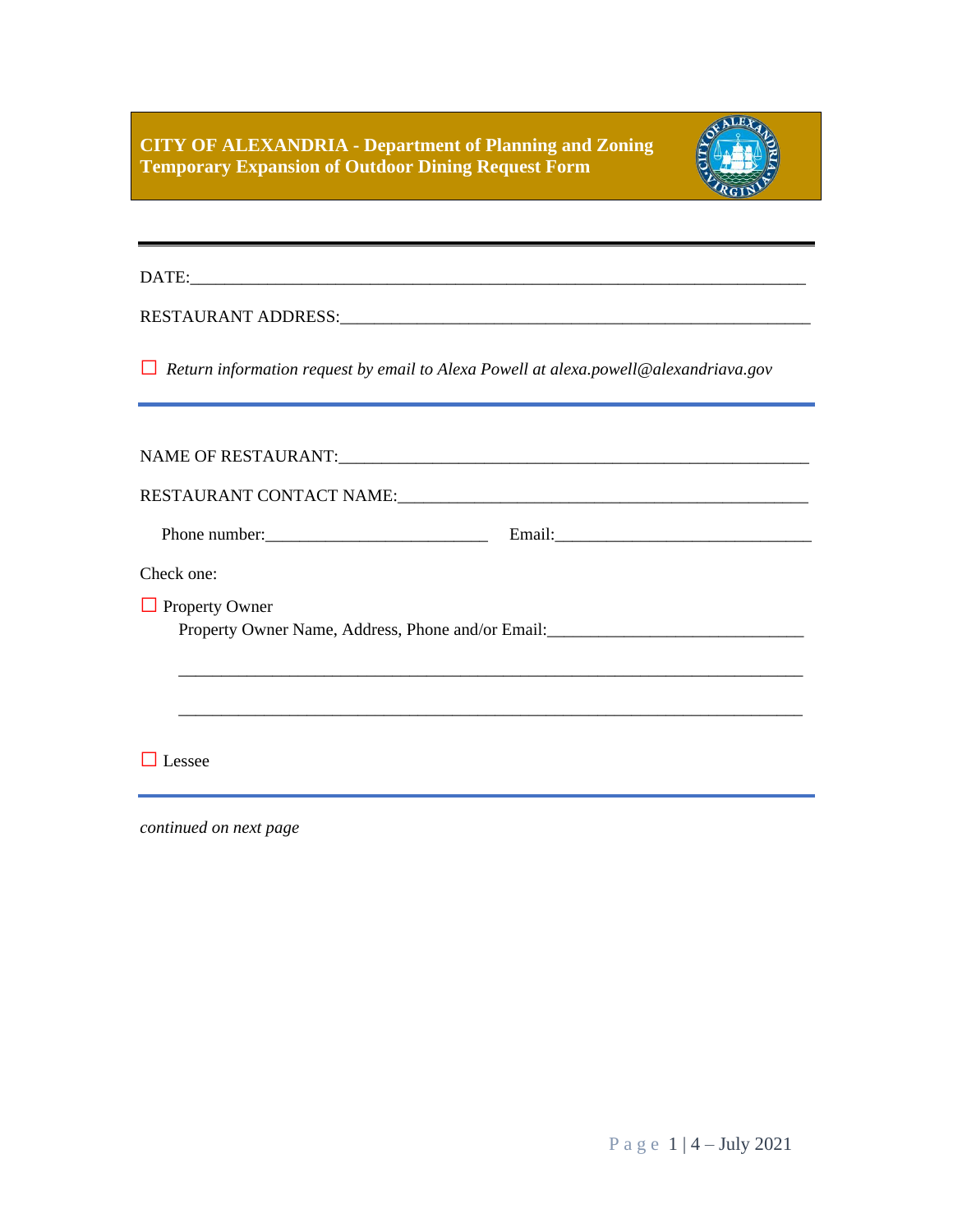INDICATE REQUESTED LOCATION(S) to expand/create outdoor dining (check all that apply)

**□** Number of dining seats \_\_\_\_\_\_\_\_\_\_\_\_\_ When proposing the number of seats, factor in a minimum of six feet between parties at tables

**□**Private Property

 **□** Off-Street Parking Spaces Number

□Parking Lot Address: Number of spaces:

 **□**Other Describe:

**□**Public Property (requires certificate of liability insurance)

□ On-street Parking Spaces (when not individually marked, a parking space is considered to be  $20'$  long.)

\_\_\_\_\_\_\_\_\_\_\_\_\_\_\_\_\_\_\_\_\_\_\_\_\_\_\_\_\_\_\_\_\_\_\_\_\_\_\_\_\_\_\_\_\_\_\_\_\_\_\_\_\_\_\_\_\_\_\_\_\_\_\_\_\_\_\_\_\_\_\_\_

Number<br>(Preferably located directly in front of the business)

**□**Sidewalk

□Parking Lot Address: ●

Number of spaces:\_\_\_\_\_\_\_\_

# **REQUIRED ACKNOWLEDGEMENTS:**

**□**<sup>I</sup> have notified adjacent businesses, residents and neighborhood civic associations

□ For use of a private parking lot shared with other businesses, I have coordinated my dining use of parking spaces with their business and parking needs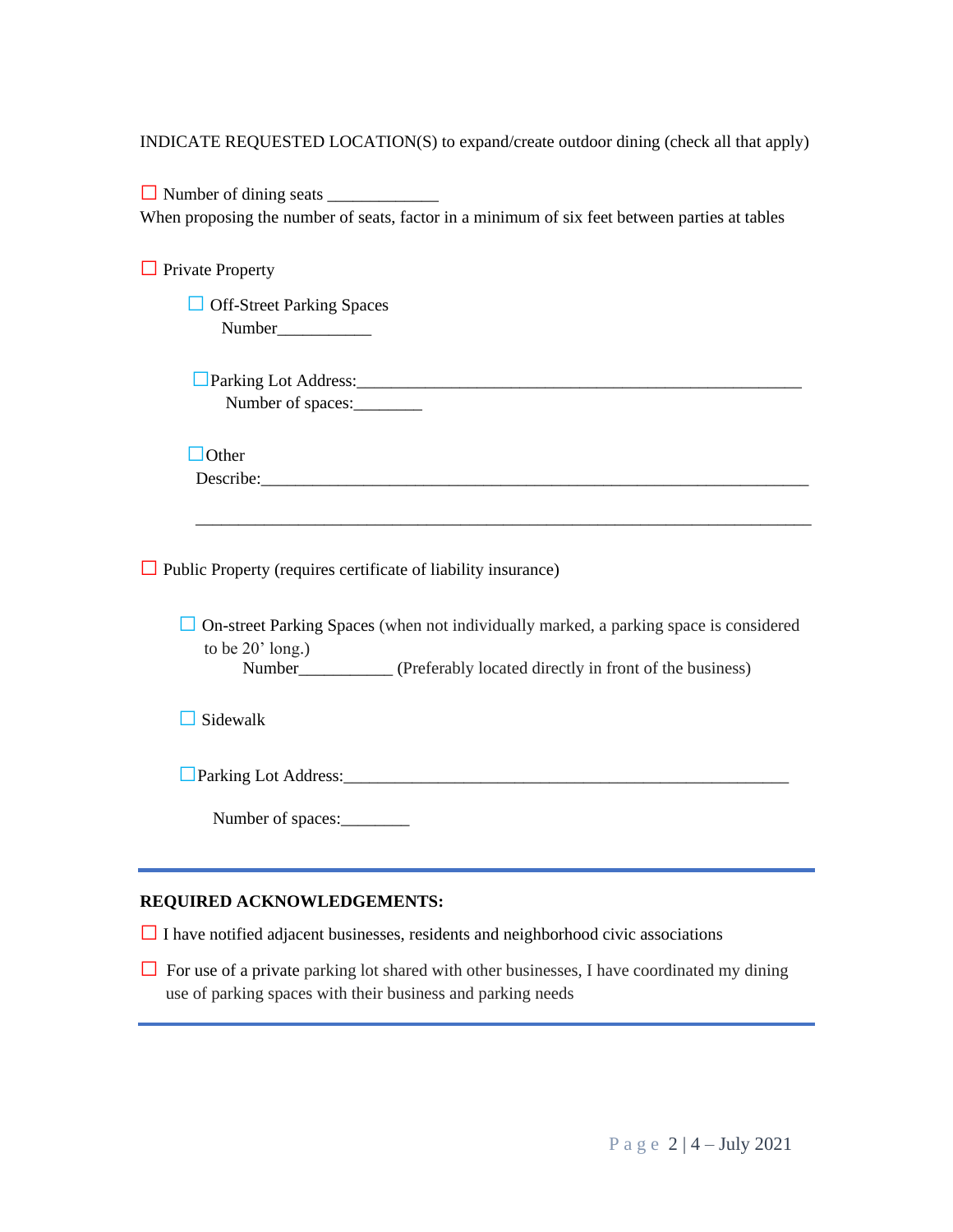# **REQUIRED ATTACHMENTS:**

**□** Email authorization from property owner for outdoor dining expansion

□ Photographs of area proposed for outdoor dining

□ If the proposed outdoor dining would occupy parking spaces other than those directly in front of the applicant's business, letters of support from the fronting businesses, residents, and property owners are required. A letter of support is required from second-story businesses and residents whose property is directly in front of the proposed outdoor dining.

**□** Certificate of Liability Insurance

**□**For public sidewalks and public parking lots, certificates of liability insurance covering outdoor operations with City of Alexandria as additional insured with minimum \$1,000,000 coverage

□ For on-street parking spaces, commercial general liability insurance of \$1,000,000 each occurrence with \$2,000,000 general aggregate covering all premises and operations and including bodily injury, property damage, personal injury, completed operations, contractual liability, independent contractors and products liability with City of Alexandria as additional insured

**□** Rough-sketched site plan indicating proposed expansion area. Include the following information on the plan:

### **□For all locations**

**□** Restaurant name and address. Show restaurant location in relation to requested outdoor dining area

**□**Square footage calculation of outdoor dining area

**□**Proposed layout and dimensions of tables, chairs, planters, umbrellas *(minimum 6'8" clearance under umbrella required)*, canopies that are not enclosed, Virginia ABC barriers.

**□**Seating layouts must comply with social distancing guidelines to indicate spacing of at least six feet between seated parties at tables.

□ Furniture materials must be painted or sealed wood or of plastic or metal without decorative openings for proper sanitation.

**□** Location of any Fire Department Connections (FDC) on a building face

**□** Location of nearby bus stops, bike stations, handicap spaces, loading zones

**□For public sidewalks (outside King Street Outdoor Dining Program area):**